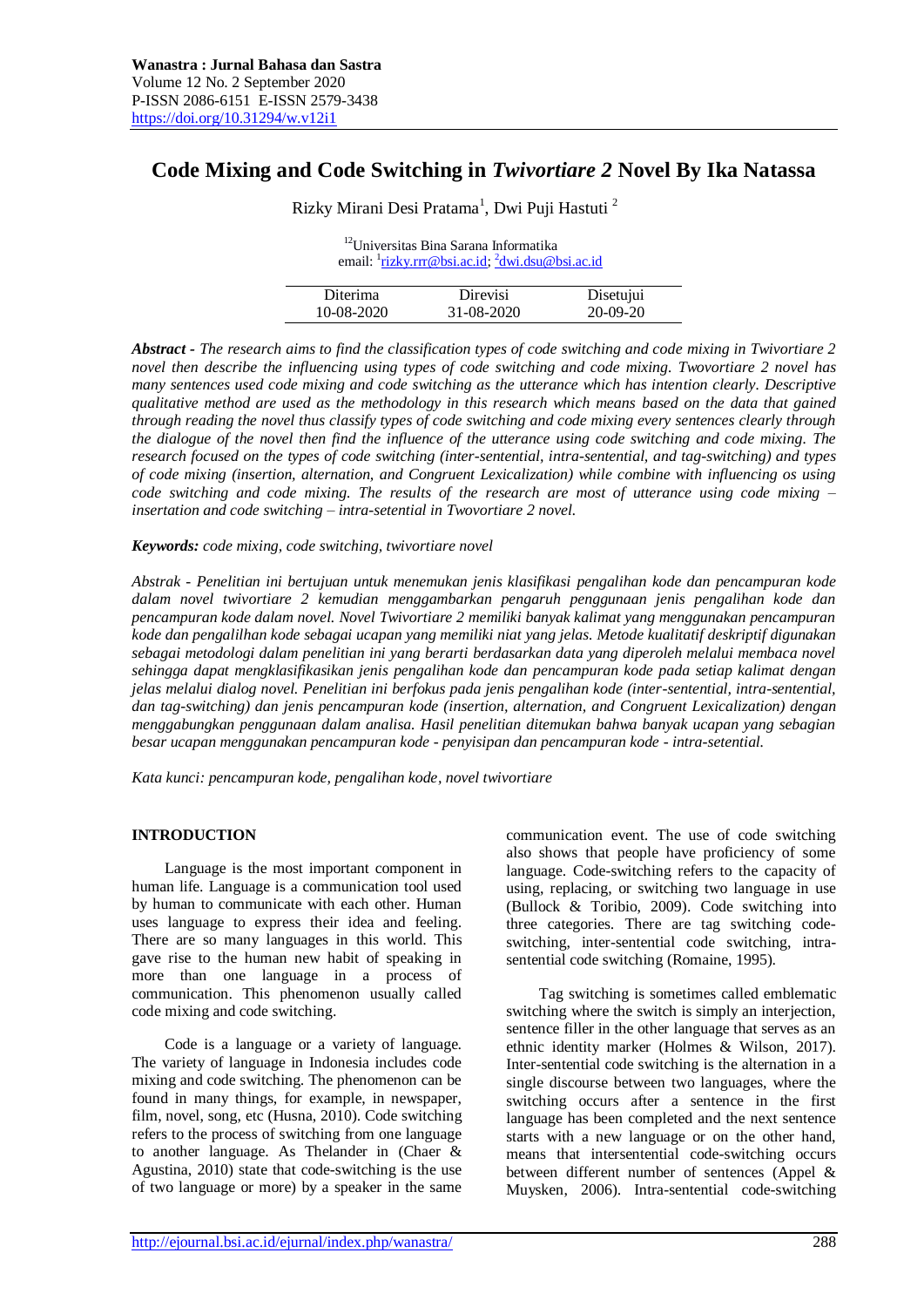refers to the switch from one language to another in a sentence that involves the syntactic units of words, phrases, or clauses (Poplack, 1980).

Code mixing occurs when a conversation use both languages together to the extent that they change from one language to the other in the course of a single utterance (Wardhaugh, 1998). Code mixing is the use of two languages or more by inserting one language elements into another language element in one utterance (Suwito, 1985).(Muysken, 2000) divided code mixing into three types:

## 1. Insertion

Approaches that depart from the notion of insertion view the constraints in terms of structural properties of some base or matrix structure. Here the process of code-mixing is conceived as something akin to borrowing: the insertion of an alien lexical or phrasal category into a given structure. The difference would simply be the size and type of element inserted, e.g. noun versus noun phrase. For example, "*Twitter udah jadi platform berita yang mungkin paling real-time."*

## 2. Alternation

Approaches departing from alternation view the constraints on mixing in terms of the compatibility or equivalence of the languages involved at the switch point. In this perspective code-mixing is akin to the switching of codes between turns or utterances. For example : "*Dan entah bagaimana, it makes us feel okay."*

# 3. Congruent Lexicalization

The notion of congruent lexicalization underlies the study of style shifting and dialect or standard variation rather than bilingual language use proper. For example : *Diagonis dokter bikin dia putus asa.*

The use of code switching and code mixing is very common in multilingual society. Nowadays, the novel writer began using code switching and code mixing to indicate that code switching and code mixing have already become common phenomenon. This phenomenon is one of the effects of information technology development. People all over the world can communicate each other by utilizing information technology, this condition makes people accustomed to use more than one language in their daily life even in creating a literary work like a novel. For example is *Twivortiare 2* novel by Ika Natassa, there are many code switching and code mixing cases that found in this novel. Based on that reason, the paper examine the use of code switching and code mixing in the *Twivortiare 2* novel by Ika Natassa.

# **RESEARCH METHODOLOGY**

The research uses descriptive qualitative method by collected the data then analysis the data. The data is taken form novel *Twivortiare 2* by Ika Natassa. Qualitative research is more holistic and often involves a rich collection of data from various sources to gain a deeper understanding of individual participants, including their opinion, perspectives and attitudes (Nassaji, 2015). By using this method, the research will elaborate and answer the problem by using dialogues and read thoroughly to get the understanding of the content as a whole. The research scrutinizes types of code-mixing and codeswitching that are used in the novel.

# **FINDING AND RESULTS**

This research finds many code-mixing and codeswitching cases in *Twivortiare 2* novel*.* Then, this research categorized the types of code-mixing and code-switching that found in novel by adjusting the theory from Pieter Muysken and Shana Poplack

Here are the list of code-mixing and code-switching cases in *Twivortiare 2* novel :

| No             | <b>Utterances</b> | Code Mixing    | Code       |
|----------------|-------------------|----------------|------------|
|                |                   |                | Switching  |
| 1              | In<br>the         | Insertion      | Intra-     |
|                | backseat with     |                | sentential |
|                | si anti public    |                |            |
|                | display<br>of     |                |            |
|                | affection yang    |                |            |
|                | ikut nganter      |                |            |
|                | ke bandara.       |                |            |
|                | Karena ada        |                |            |
|                | sopir, si anti    |                |            |
|                | public            |                |            |
|                | display<br>of     |                |            |
|                | affection tidur   |                |            |
|                | di sebelah gue    |                |            |
|                | sambil            |                |            |
|                | megang            |                |            |
|                | tangan aja.       |                |            |
|                | Cute. $-$ p.      |                |            |
|                | 255.              |                |            |
| $\overline{2}$ | Waktu<br>gue      | Insertion      | Intra-     |
|                | lunch dengan      |                | sentential |
|                | ihu<br>mertua     | Congruent      |            |
|                | minggu lalu,      | Lexicalization |            |
|                | salah satu        |                |            |
|                | tante si Beno     |                |            |
|                | itu nelepon       |                |            |
|                | ibu, dan ibu      |                |            |

|  | Table 1. List of Code-Mixing and Code-Switching |  |
|--|-------------------------------------------------|--|
|--|-------------------------------------------------|--|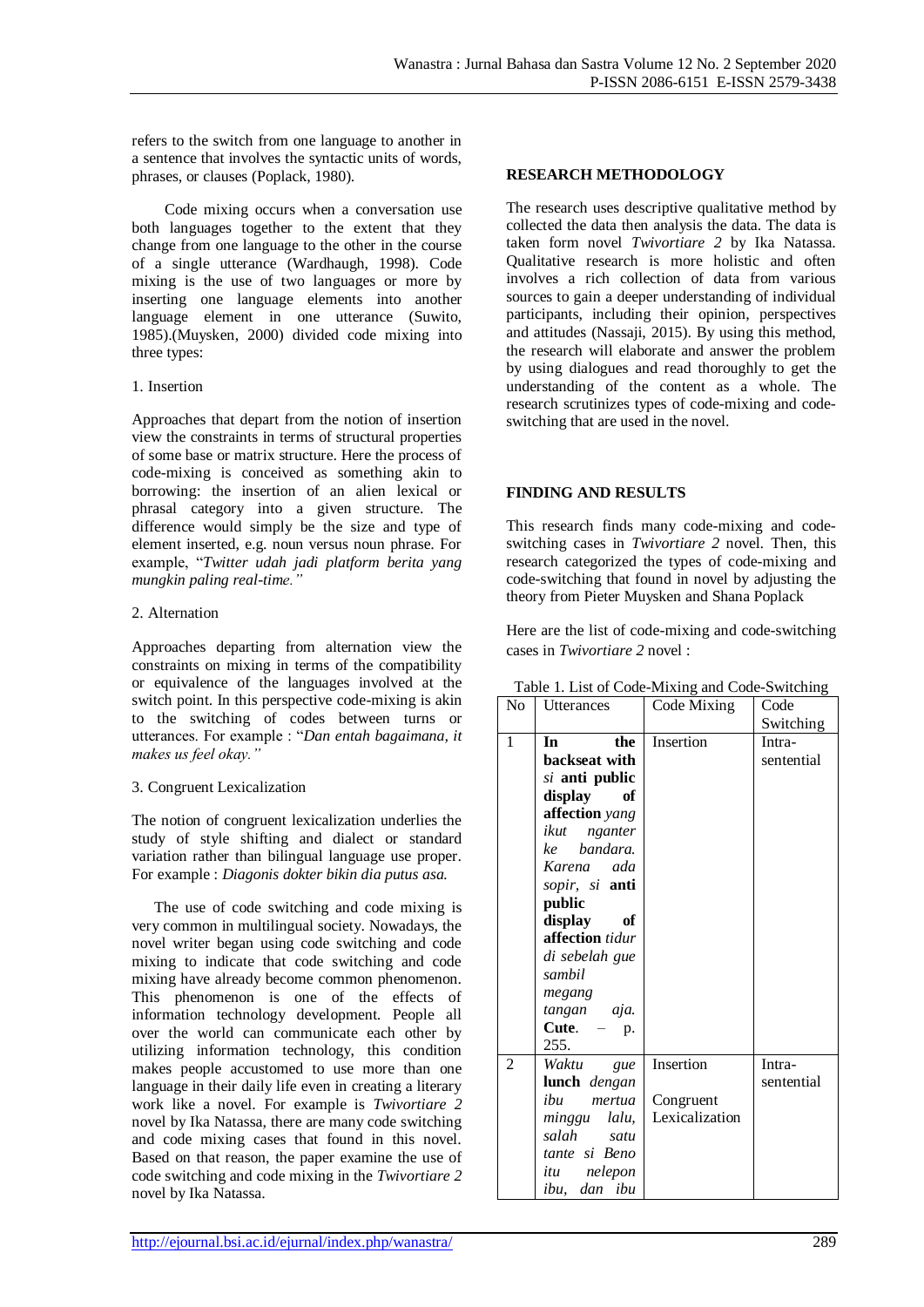|                          | cerita tentang                    |             |            |
|--------------------------|-----------------------------------|-------------|------------|
|                          | kehamilan                         |             |            |
|                          | gue. - p. 290.                    |             |            |
| 3                        | Tiap main ke                      | Insertion   | Intra-     |
|                          |                                   |             |            |
|                          | apartmen gue,                     |             | sentential |
|                          | juga langsung                     |             |            |
|                          | menjarah                          |             |            |
|                          | kulkas.                           |             |            |
|                          |                                   |             |            |
|                          | Makanya                           |             |            |
|                          | selama                            |             |            |
|                          | pacaran                           |             |            |
|                          | grocery                           |             |            |
|                          | shopping gue                      |             |            |
|                          |                                   |             |            |
|                          | tambah. That                      |             |            |
|                          | dude<br>sure                      |             |            |
|                          | loves food.                       |             |            |
|                          | Untung nggak                      |             |            |
|                          | jadi gendut.                      |             |            |
|                          |                                   |             |            |
|                          | p. 300.                           |             |            |
| $\overline{\mathcal{L}}$ | Tiap main ke                      | alternation | Inter-     |
|                          | apartmen gue,                     |             | sentential |
|                          | juga langsung                     |             |            |
|                          | menjarah                          |             |            |
|                          | kulkas.                           |             |            |
|                          |                                   |             |            |
|                          | Makanya                           |             |            |
|                          | selama                            |             |            |
|                          | pacaran                           |             |            |
|                          | grocery                           |             |            |
|                          | shopping gue                      |             |            |
|                          | tambah. That                      |             |            |
|                          |                                   |             |            |
|                          | dude<br>sure                      |             |            |
|                          |                                   |             |            |
|                          | loves food.                       |             |            |
|                          |                                   |             |            |
|                          | Untung nggak                      |             |            |
|                          | jadi gendut. -                    |             |            |
|                          | p. 300.                           |             |            |
| 5                        | berdua<br>Kami                    | Insertion   | Intra-     |
|                          | senang                            |             | sentential |
|                          | banget,                           |             |            |
|                          | banget! Tapi                      |             |            |
|                          |                                   |             |            |
|                          | ada a part of                     |             |            |
|                          | us juga yang                      |             |            |
|                          | takut.<br>Takut                   |             |            |
|                          | ga bisa jadi                      |             |            |
|                          | orangtua dan                      |             |            |
|                          | contoh                            |             |            |
|                          | yang<br>untuk                     |             |            |
|                          | baik                              |             |            |
|                          | anak ini. $- p$ .                 |             |            |
|                          | 319.                              |             |            |
| 6                        | Mau<br>berburu                    | Insertion   | Intra-     |
|                          | new bed yang                      |             | sentential |
|                          |                                   |             |            |
|                          | gede banget                       |             |            |
|                          | biar<br>muat                      |             |            |
|                          | bobo bertiga                      |             |            |
|                          | sama Lil Ndut.                    |             |            |
|                          | $- p. 338.$                       |             |            |
| 7                        | <b>Bad</b><br>habit               | Insertion   | Intra-     |
|                          | itu                               |             |            |
|                          | yang                              |             | sentential |
|                          | belum hilang                      |             |            |
|                          | sih, dan<br>gue<br>masih<br>tetap |             |            |

|    | jadi tukang                 |             |            |
|----|-----------------------------|-------------|------------|
|    | pungut.                     |             |            |
|    | p.359                       |             |            |
| 8  | Men<br>are not              | Alternation | Intra-     |
|    | mind readers.               |             | sentential |
|    |                             |             |            |
|    | Semuanya                    |             |            |
|    | harus                       |             |            |
|    | dinyatakan                  |             |            |
|    | verbal,                     |             |            |
|    | hinting<br>is               |             |            |
|    | usually                     |             |            |
|    | useless.<br>$-$ p.          |             |            |
|    | 383.                        |             |            |
| 9  | Men are not                 | Alternation | Inter-     |
|    | mind                        |             | sentential |
|    | readers.                    |             |            |
|    | Semuanya                    |             |            |
|    | harus                       |             |            |
|    | dinyatakan                  |             |            |
|    | verbal, hinting             |             |            |
|    | is usually                  |             |            |
|    | useless. $-$ p.             |             |            |
|    | 383.                        |             |            |
| 10 |                             | Alternation |            |
|    | Lil Ndut, nanti             |             | Inter-     |
|    | tiap malam                  |             | sentential |
|    | Mommy yang                  |             |            |
|    | cerita-cerita               |             |            |
|    | nggak apa-                  |             |            |
|    | apa ya, Nak.                |             |            |
|    | Time for you                |             |            |
|    |                             |             |            |
|    | to listen to                |             |            |
|    | other stories.              |             |            |
|    | - p. 387.                   |             |            |
| 11 | Lebih                       | Insertion   | Intra-     |
|    | tepatnya                    |             | sentential |
|    | bukan<br>ke                 |             |            |
|    | orangnya. But               |             |            |
|    |                             |             |            |
|    | bored of the<br>way<br>we   |             |            |
|    |                             |             |            |
|    | <i>interact,</i>            |             |            |
|    | sometimes.                  |             |            |
|    | Hidup<br>gue                |             |            |
|    | <b>Beno</b><br>sama         |             |            |
|    | kayak<br>kan                |             |            |
|    | clock-work,                 |             |            |
|    | no surprise. -              |             |            |
|    | p. 409.                     |             |            |
| 12 | Lebih                       | Alternation | Inter-     |
|    | tepatnya                    |             | sentential |
|    | bukan<br>ke                 |             |            |
|    | orangnya. But               |             |            |
|    | bored of the                |             |            |
|    | way<br>we                   |             |            |
|    | interact,                   |             |            |
|    | sometimes.                  |             |            |
|    | Hidup<br>gue                |             |            |
|    | <b>Beno</b><br>sama         |             |            |
|    | kan<br>kayak                |             |            |
|    | clock-work,<br>no surprise. |             |            |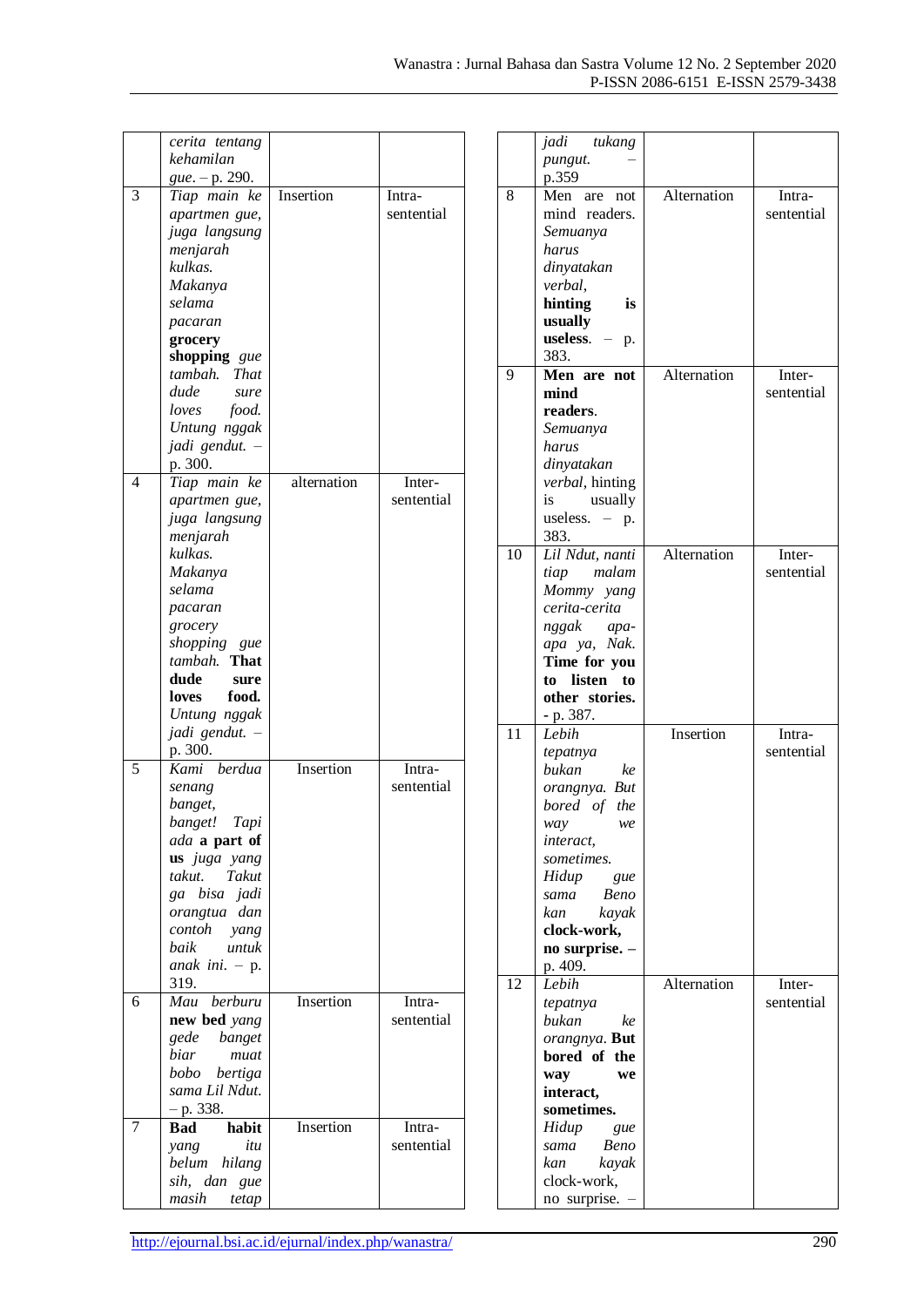|                 | p. 409                |                             |            |
|-----------------|-----------------------|-----------------------------|------------|
| 13              | Karena Wina           | Alternation                 | Intra-     |
|                 | naksir,<br>we         |                             | sentential |
|                 | ended<br>up           |                             |            |
|                 | hanging<br>out        |                             |            |
|                 | with Diego a          |                             |            |
|                 | $lot. - p. 412$       |                             |            |
| $\overline{14}$ | Breast pump           | Insertion                   | Intra-     |
|                 | aja sampai            |                             | sentential |
|                 | ada 3 hahaha          |                             |            |
|                 | $- p. 418$            |                             |            |
| 15              | Selaki<br>dan         | Insertion                   | Intra-     |
|                 | segalak<br>apa        |                             | sentential |
|                 | pun seorang           |                             |            |
|                 | laki-laki,            |                             |            |
|                 | begitu                |                             |            |
|                 | cegukan               |                             |            |
|                 | langsung              |                             |            |
|                 |                       |                             |            |
|                 | seperti a little      |                             |            |
|                 | puppy yang            |                             |            |
|                 | melas.                |                             |            |
|                 | Kasiannya,            |                             |            |
|                 | kamu Ben.             |                             |            |
|                 | p. 425                |                             |            |
| 16              | He<br>smells          | alternation                 | Inter-     |
|                 | clean<br>and          |                             | sentential |
|                 | fresh. Karena         |                             |            |
|                 | suka<br>gue           |                             |            |
|                 | wangi sabun           |                             |            |
|                 | itu, pernah           |                             |            |
|                 | beliin<br>gue         |                             |            |
|                 | Creed                 |                             |            |
|                 | Original              |                             |            |
|                 | Vetiver yang          |                             |            |
|                 | buat laki-laki        |                             |            |
|                 | karena wangi          |                             |            |
|                 | sabun juga. -         |                             |            |
|                 | p. 432                |                             |            |
| 17              | Gue kebetulan         | alternation                 | Intra-     |
|                 | baru<br>aja           |                             | sentential |
|                 | selesai mandi         |                             |            |
|                 | abis pulang           |                             |            |
|                 | kantor juga.          |                             |            |
|                 | So there we           |                             |            |
|                 | were, di sofa         |                             |            |
|                 | duduk                 |                             |            |
|                 | sebelahan             |                             |            |
|                 | sambil                |                             |            |
|                 | <i>nonton.</i> $-$ p. |                             |            |
|                 | 433                   |                             |            |
| 18              | Tapi nanti kita       | Insertion                   | Intra-     |
|                 | akan sampai           |                             | sentential |
|                 | di suatu titik        |                             |            |
|                 |                       | Congruent<br>lexicalization |            |
|                 | bahwa risiko          |                             |            |
|                 | itu terasa            |                             |            |
|                 | worth it. $- p$ .     |                             |            |
|                 | 442                   |                             |            |
| 19              | Jadi                  | Insertion                   | Intra-     |
|                 | perempuan             |                             | sentential |
|                 | kita nggak            |                             |            |

|    | boleh terlalu                     |                |            |
|----|-----------------------------------|----------------|------------|
|    | clingy, harus                     |                |            |
|    | ditemenin<br>terus, harus         |                |            |
|    | ditempelin                        |                |            |
|    | terus, harus                      |                |            |
|    | ditanya-tanya                     |                |            |
|    | <i>terus.</i> – p. 443            |                |            |
| 20 | <b>Bullshit</b><br>itu            | Insertion      | Intra-     |
|    | yang bilang                       |                | sentential |
|    | bisa mencintai                    | Congruent      |            |
|    | aja<br>udah                       | lexicalization |            |
|    | bahagia. $-$ p.                   |                |            |
|    | 447                               |                |            |
| 21 | Kan<br>inti                       | Insertion      | Intra-     |
|    | sebuah                            |                | sentential |
|    | hubungan<br>adalah <b>trust</b> . |                |            |
|    | Setia.<br>Itu                     |                |            |
|    | harga mati. -                     |                |            |
|    | p. 448                            |                |            |
| 22 | Pak Dokter ini                    | alternation    | Inter-     |
|    | energinya                         |                | sentential |
|    | agak berlebih                     |                |            |
|    | setelah<br>ya                     |                |            |
|    | Arsenal                           |                |            |
|    | menang. He's                      |                |            |
|    | now building                      |                |            |
|    | bookshelves                       |                |            |
|    | for Lil Ndut.<br>Bisa bacanya     |                |            |
|    | kapan<br>aja                      |                |            |
|    | $hehehehe - p.$                   |                |            |
|    | 450                               |                |            |
| 23 | Kembali dari                      | Congruent      | Intra-     |
|    | RS.<br>disuruh                    | lexicalization | sentential |
|    | pulang, false                     |                |            |
|    | alarm. Duh,                       |                |            |
|    | Lil Ndut bikin<br>Mommy deg-      |                |            |
|    | degan<br>dan                      |                |            |
|    | daddy kamu                        |                |            |
|    | stres $aja. - p.$                 |                |            |
|    | 454                               |                |            |
| 24 | Kembali dari                      | Insertion      | Intra-     |
|    | RS. disuruh                       |                | sentential |
|    | pulang, false                     |                |            |
|    | alarm. Duh,                       |                |            |
|    | Lil Ndut bikin                    |                |            |
|    | Mommy deg-                        |                |            |
|    | degan dan<br>daddy kamu           |                |            |
|    | stres $aja. - p.$                 |                |            |
|    | 454                               |                |            |
| 25 | <b>Besok</b><br>kita              | alternation    | Intra-     |
|    | pulang<br>ya,                     |                | sentential |
|    | Nak, you will                     |                |            |
|    | be<br>home,                       |                |            |
|    | finally. $- p$ .                  |                |            |
|    | 465                               |                |            |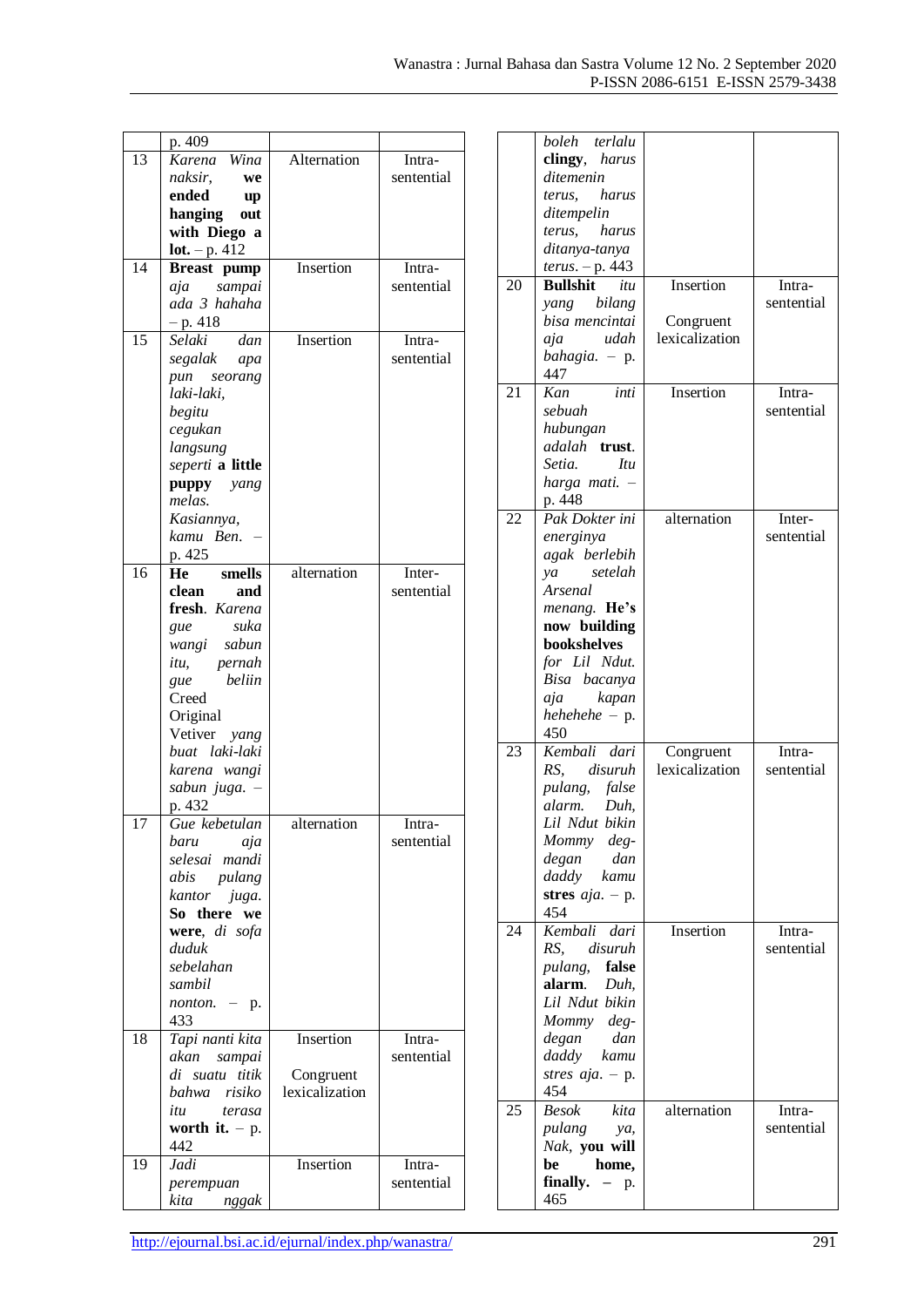| 26 | Punya<br>Arga                 | alternation | Inter-     |
|----|-------------------------------|-------------|------------|
|    | bikin<br>ini                  |             | sentential |
|    | cinta<br>makin                |             |            |
|    | sama                          |             |            |
|    | bapaknya.                     |             |            |
|    | He's a really                 |             |            |
|    | dad<br>great                  |             |            |
|    | and husband.                  |             |            |
|    | Turun tangan                  |             |            |
|    | ikut ngurusin                 |             |            |
|    | Arga.                         |             |            |
|    | Bangun-                       |             |            |
|    | bangun                        |             |            |
|    | tengah malam<br>juga. – p.466 |             |            |
| 27 | Kasihan                       | Insertion   | Intra-     |
|    | anting-anting                 |             | sentential |
|    | yang di dalam                 |             |            |
|    | little box <i>itu</i>         |             |            |
|    | kalah<br>jadi                 |             |            |
|    | pamor sama                    |             |            |
|    | cap kaki Arga.                |             |            |
|    | $-p.468$                      |             |            |
| 28 | Dulu<br>gue                   | Alternation | Intra-     |
|    | pernah bilang,                |             | sentential |
|    | when you're                   |             |            |
|    | married, you                  |             |            |
|    | start to feel                 |             |            |
|    | for<br>two                    |             |            |
|    | <b>people.</b> $-$ p.         |             |            |
|    | 473                           |             |            |
| 29 | Mungkin                       | Alternation | Intra-     |
|    | karena<br>this                |             | sentential |
|    | little<br>guy                 |             |            |
|    | represents                    |             |            |
|    | everything                    |             |            |
|    | that<br>is<br>the             |             |            |
|    | best of me. -<br>p. 473       |             |            |
| 30 | Dia ada, dan                  | Insertion   | Intra-     |
|    | adanya dia itu                |             | sentential |
|    | somehow jadi                  |             |            |
|    | semua<br>yang                 |             |            |
|    | terbaik dalam                 |             |            |
|    | hidup gue $-$ p.              |             |            |
|    | 473                           |             |            |

The writer analyzed based on the theories of Muysken (code mixing) and Romaine (code switching). The types of code mixing are insertion, alternation and congruent lexicalization. Then, the types of code switching are inter-sentential, intrasentential, tag switching .

#### **1. Code Mixing**

#### **a. Insertion**

1. *Dia ada, dan adanya dia itu* **somehow** *jadi semua yang terbaik dalam hidup gue* – p. 473.

The sentence (Alex) mix her language into English in the middle of her utterance. This case is classified as insertion, type of code mixing, because Alex inserts a word **somehow** in her base sentence. Alex inserted a word that is **somehow,** an adverb, to emphasize her feeling which means '*entah bagaimana*' in Indonesian.

2. *Jadi perempuan kita nggak boleh terlalu* **clingy**, *harus ditemenin terus, harus ditempelin terus, harus ditanya-tanya terus*. – p. 443

The utterance above is mix the language into English and classified as insertion, type of code mixing, because Alex inserts a word **clingy** in the middle of her utterance which means '*lekat*' in Indonesia. Alex prefers use the term in English to simplify her sentence.

3. *Tiap main ke apartmen gue, juga langsung menjarah kulkas. Makanya selama pacaran* **grocery shopping** *gue tambah. That dude sure loves food. Untung nggak jadi gendut.* – p. 300.

Alex mix her language into English in the middle of her utterance. This utterance above is classified as insertion, type of code mixing, because Alex inserts a word grocery shopping in her sentences. It is recognized as form of a phrase which means '*daftar belanjaan*' in Indonesian.

4. *Mau berburu* **new bed** *yang gede banget biar muat bobo bertiga sama Lil Ndut*. – p. 338.

The word '**new bed**' is mix her language into English in the middle of her utterance and classified as insertion, type of code mixing, because Alex inserts a word **new bed** in her base sentence. Alex inserted a phrase, a small unit of one language that is **new bed,** means '*kasur baru*' in Indonesian.

5. **Bullshit** *itu yang bilang bisa mencintai aja udah bahagia*. – p. 447

The sentence (Alex) mix her language into English in front of her utterance. This utterance above is classified as insertion, type of code mixing, because Alex inserts a word **bullshit** in her sentences. It is recognized as noun which means '*omong kosong*' in Indonesian.

#### **b. Alternation**

#### 1. *Mungkin karena* **this little guy represents everything that is the best of me. –** p. 473

Alex mixes her language into English. This case is identified as alternation, type of code mixing,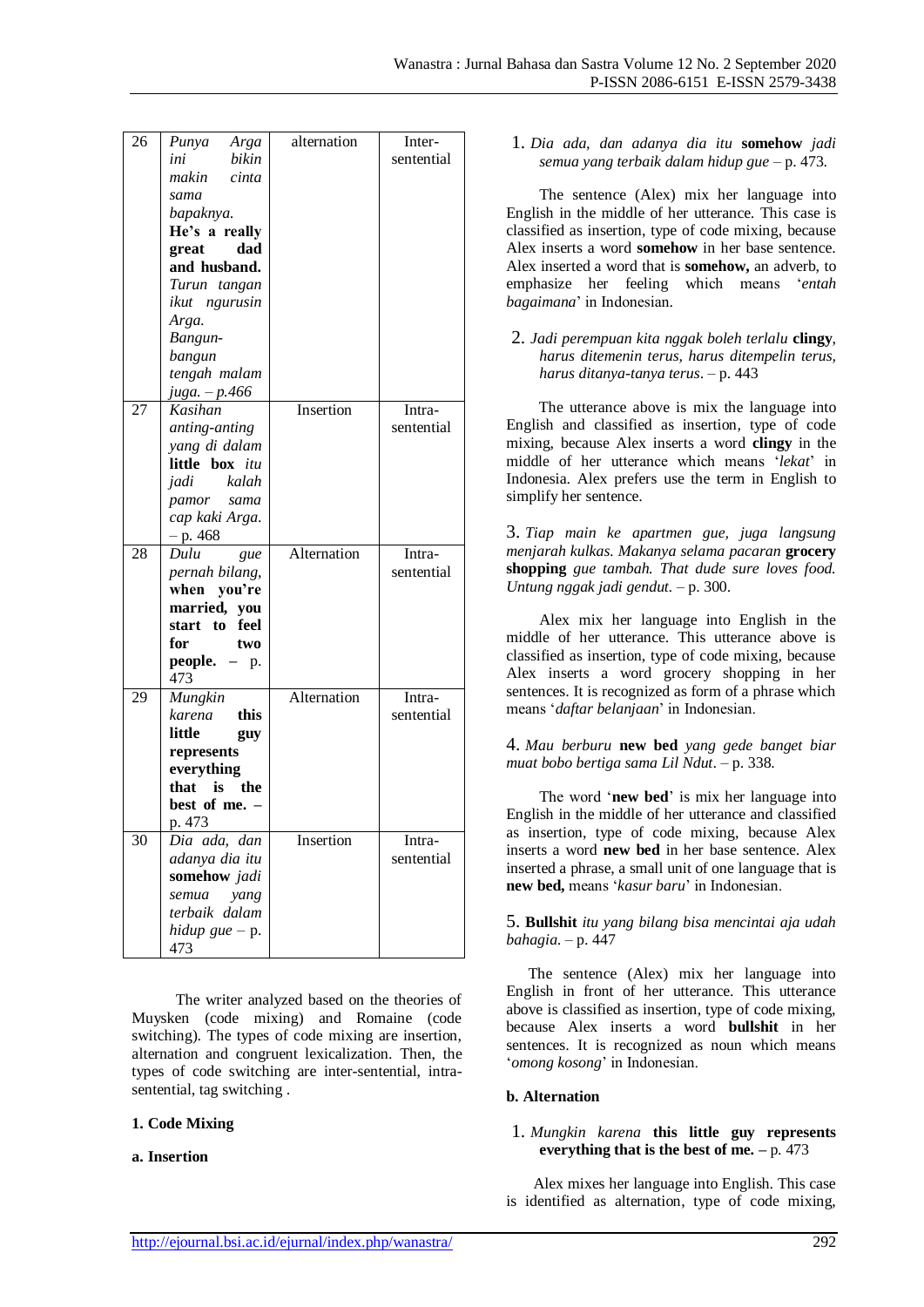because **this little guy represents everything that is the best of me** is a form of clause that occurs in a base sentence. Alex mixes her language because she gets used to speak English and she feels more comfortable to express her feeling using English. It means '*lelaki kecil ini mewakili semua yang terbaik dari diriku*' in Indonesian.

#### 2. *Dulu gue pernah bilang*, **when you're married, you start to feel for two people. –** p. 473

This utterance is mix the language into English and classified as alternation because **when you're married, you start to feel for two people** is a form of clause that occur in a base sentence which means '*ketika Anda menikah, Anda mulai merasakan dua orang*' in Indonesian. Alex mixes her language when she emphasize her sentence. It is also type of code mixing.

3. **Men are not mind readers**. *Semuanya harus dinyatakan verbal*, **hinting is usually useless**. – p. 383.

The utterance can be categorized as alternation because the types of code mixing above found in a complete sentence. There are 2 alternation found, such as **Men are not mind readers** and **hinting is usually useless** which means '*Laki-laki bukan pembaca pikiran'* and '*isyarat itu biasanya tidak berguna*' in Indonesian. Those are recognized as form of a clause.

4. *Lil Ndut, nanti tiap malam Mommy yang ceritacerita nggak apa-apa ya, Nak*. **Time for you to listen to other stories. -** p. 387.

The utterance above, it can be seen the speaker (Alex) mix the language from Indonesia into English which means categorized as alternation. **Time for you to listen to other stories** which means in Indonesia '*saatnya kamu mendengarkan cerita lainnya'.* It is also type of code mixing that recognized as form of a clause.

5. *Besok kita pulang ya, Nak*, **you will be home, finally. –** p. 465

This utterance belongs to alternation, type of code mixing, since Alex mixes her language into English. **You will be home, finally** is a form of clause that occurs in a base sentence because she gets used to speak English and she feels more comfortable to express her feeling using English. It means '*kamu akan pulang juga akhirnya*' in Indonesian.

# **c. Congruent Lexicalization**

1. *Kembali dari RS, disuruh pulang, false alarm. Duh, Lil Ndut bikin Mommy deg-degan dan daddy kamu* **stres** *aja*. – p. 454

The utterance above is classified as congruent lexicalization because congruent lexicalization is code mixing that occurs at the phonological level, as when Indonesian people says an English word, but modify it to Indonesian phonological structure. Indonesian call "stres" with the same phonological "stress" in English.

2. *Waktu gue* **lunch** *dengan ibu mertua minggu lalu, salah satu tante si Beno itu nelepon ibu, dan ibu cerita tentang kehamilan gue*. – p. 290.

The utterance above is classified as types of code mixing - congruent lexicalization because the word of '**lunch**' used to describe the situation of the person and many person already know the meaning of 'lunch' then in Indonesian is '*makan siang*'.

#### 3. *Tapi nanti kita akan sampai di suatu titik bahwa risiko itu terasa* **worth it.** – p. 442

The utterance belongs to classified as congruent lexicalization the types of code mixing because the word of '**worth it**' used to describe the value of something and many person already familiar the meaning of '**worth it**' then in Indonesian is '*sepadan*'.

4. **Bullshit** *itu yang bilang bisa mencintai aja udah bahagia*. – p. 447

The utterance belongs to classified as congruent lexicalization the types of code mixing because the word of '**bullshit**' used to describe the value of something and many person already familiar the meaning of '**bullshit**' then in Indonesian is '*omong kosong*'.

#### **2. Code Switching**

#### **a. Inter-sentential**

1. **In the backseat with** *si* **anti public display of affection** *yang ikut nganter ke bandara. Karena ada sopir, si* **anti public display of affection** *tidur di sebelah gue sambil megang tangan aja.* **Cute**. – p. 255.

From the utterance above, Alex (the character in *Twivortiare 2* novel) deliberately switch from English to Indonesian when she describes a moment she went to the airport. **In the backseat with, anti public display of affection, cute** are classified into intersentential code-switching because the switching occurs within the sentence. In this sentence, Alex also makes a label for his husband as **anti**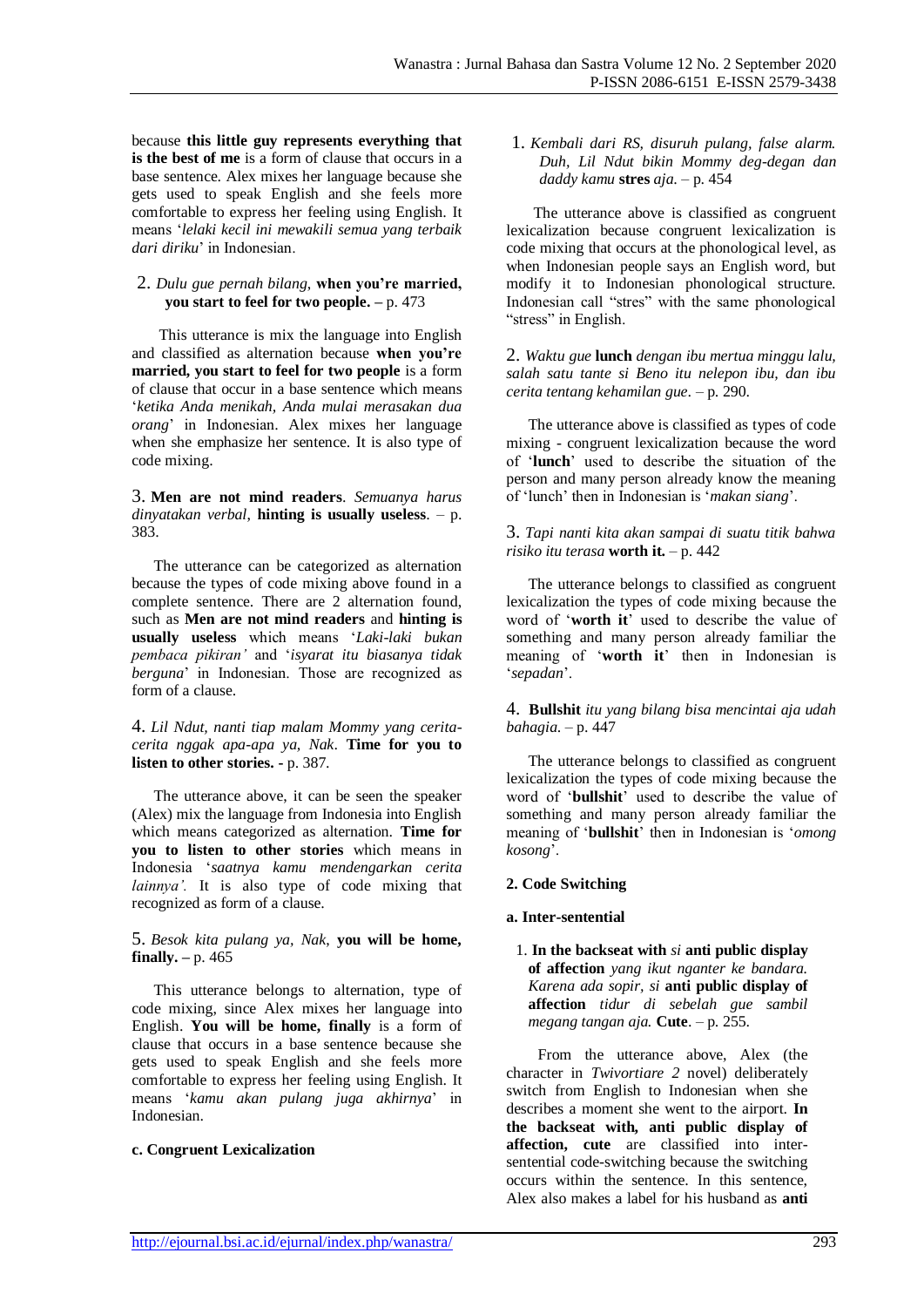**public display of affection. Anti public display of affection** means person that does not want to show their making out activity in a public places (*bermesraan di depan umum*). Alex prefers uses the label in English than in Indonesian because it is difficult to find a right term for that condition.

2. *Waktu gue* **lunch** *dengan ibu mertua minggu lalu, salah satu tante si Beno itu nelepon ibu, dan ibu cerita tentang kehamilan gue*. – p. 290.

Alex inserted a phrase "**lunch" in her utterance,** and it is classified into intrasentential switching because the word "**lunch"**  found within the sentece in a base language, which is Indonesian.

3. *Mau berburu* **new bed** *yang gede banget biar muat bobo bertiga sama Lil Ndut*. – p. 338.

This utterance shows that Alex switch her language from Indonesian to English. Since the switch has occurred within sentence, it is classified into intra-sentential switching. Alex prefers use the word "**new bed"** than "tempat tidur baru**"** because Alex is a simple women and "**new bed"** is simpler than "tempat tidur baru**".** The other reason why Alex often uses English because she often has meeting with a foreign so English has already became her second language.

4. *Kembali dari RS, disuruh pulang,* **false alarm***. Duh, Lil Ndut bikin Mommy degdegan dan daddy kamu stres aja*. – p. 454

Alex switches her language from Indonesian to English. Alex prefer use English in her sentence because she talks about particular topic and the word that Alex used is common term in that topic. "**False Alarm"**  means kontraksi palsu. This case is classified in intra-sentential cod-switching because it happens within a sentence.

5. *Kasihan anting-anting yang di dalam* **little box** *itu jadi kalah pamor sama cap kaki Arga*. – p. 468

This utterance is classified into intrasentential code switching because the switch occurs within the sentence. Alex switches the language from Indonesian to English because she gets used to use English in her daily life to support her job.

1. *Tiap main ke apartmen gue, juga langsung menjarah kulkas. Makanya selama pacaran grocery shopping gue tambah.* **That dude sure loves food***. Untung nggak jadi gendut.* – p. 300.

The utterance above classified into intersentential code switching because Alex switches her language from Indonesia to English occurs in a complete sentence and appear after the base language sentence.

2. *Punya Arga ini bikin makin cinta sama bapaknya*. **He's a really great dad and husband.** *Turun tangan ikut ngurusin Arga. Bangun-bangun tengah malam juga*. – p. 466

Alex switches her language from Indonesian to English. This switch is classified as inter-sentential code because this case occurs at sentence boundaries. Alex switches her language to express her feeling about her husband.

3. *Pak Dokter ini energinya agak berlebih ya setelah Arsenal menang.* **He's now building bookshelves** *for Lil Ndut. Bisa bacanya aja kapan hehehehe* – p. 450

This sentence is classified as intersentential code since it happens at sentence boundary. Alex switches her language from Indonesian to English because she want to describe her feeling about her husband attitude.

4. *Lil Ndut, nanti tiap malam Mommy yang cerita-cerita nggak apa-apa ya, Nak*. **Time for you to listen to other stories. -** p. 387**.**

The utterance above is inter-sentential switching because the changing of language occurs in a completed sentence. Beno switch his language from Indonesian to English because his wife, Alex, usually talk in English. It make Beno get used to speak English. Our partner in communication sometime influence our way in using language.

5. *Lebih tepatnya bukan ke orangnya.* **But bored of the way we interact, sometimes***. Hidup gue sama Beno kan kayak* clock-work, no surprise**. –** p. 409.

Alex switches the language from Indonesian to English in complete sentences that is why this case is classified into inter-sentential switching. Alex feels more comfortable using English to describe her feeling.

#### **b. Intra-sentential**